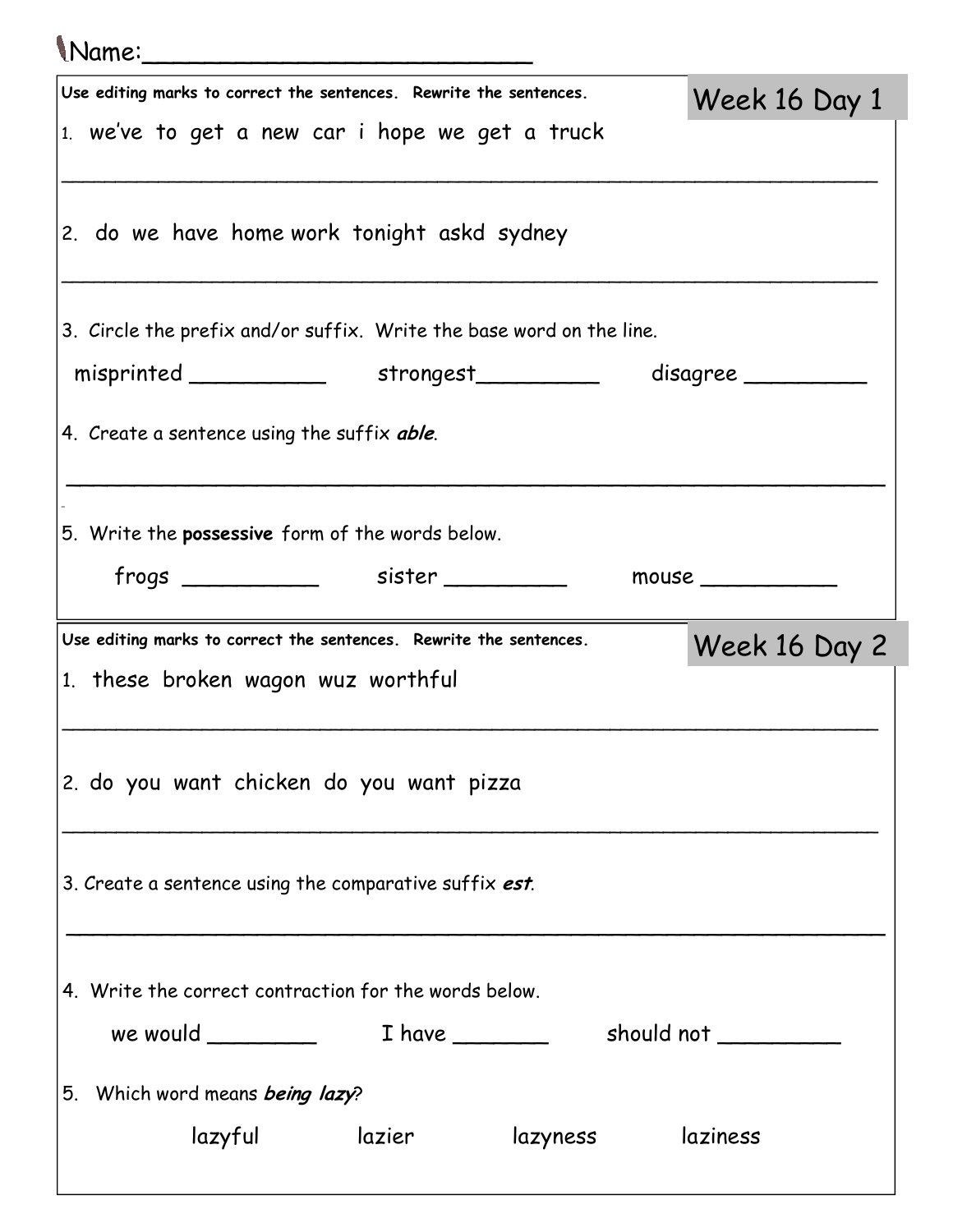## Name:\_\_\_\_\_\_\_\_\_\_\_\_\_\_\_\_\_\_\_\_\_\_\_\_\_ Use editing marks to correct the sentences. Rewrite the sentences. 1. the cat slowy walkt a cross the Street \_\_\_\_\_\_\_\_\_\_\_\_\_\_\_\_\_\_\_\_\_\_\_\_\_\_\_\_\_\_\_\_\_\_\_\_\_\_\_\_\_\_\_\_\_\_\_\_\_\_\_\_\_\_\_\_\_\_\_\_\_\_\_\_\_\_\_\_\_\_\_\_\_\_\_\_ 2. maverick and landon likes play foot ball \_\_\_\_\_\_\_\_\_\_\_\_\_\_\_\_\_\_\_\_\_\_\_\_\_\_\_\_\_\_\_\_\_\_\_\_\_\_\_\_\_\_\_\_\_\_\_\_\_\_\_\_\_\_\_\_\_\_\_\_\_\_\_\_\_\_\_\_\_\_\_\_\_\_\_\_ 3. Circle the subject. Underline the predicate. Mrs. Dilliner's class went on a fieldtrip 4. Write a sentence using a question mark and quotation marks. \_\_\_\_\_\_\_\_\_\_\_\_\_\_\_\_\_\_\_\_\_\_\_\_\_\_\_\_\_\_\_\_\_\_\_\_\_\_\_\_\_\_\_\_\_\_\_\_\_\_\_\_\_\_\_\_\_\_\_\_\_\_\_\_\_\_\_\_\_ \_\_\_\_\_\_\_\_\_\_\_\_\_\_\_\_\_\_\_\_\_\_\_\_\_\_\_\_\_\_\_\_\_\_\_\_\_\_\_\_\_\_\_\_\_\_\_\_\_\_\_\_\_\_\_\_\_\_\_\_\_\_\_\_\_\_\_\_\_\_ 5. Circle the adverbs below. happy calmly bigger gently slowly kindness Week 16 Day 3 Use editing marks to correct the sentences. Rewrite the sentences. 1. has you been to nixa missouri asked mrs. howard \_\_\_\_\_\_\_\_\_\_\_\_\_\_\_\_\_\_\_\_\_\_\_\_\_\_\_\_\_\_\_\_\_\_\_\_\_\_\_\_\_\_\_\_\_\_\_\_\_\_\_\_\_\_\_\_\_\_\_\_\_\_\_\_\_\_\_\_\_\_\_\_\_\_\_\_ 2. the hard chair was recomfortness \_\_\_\_\_\_\_\_\_\_\_\_\_\_\_\_\_\_\_\_\_\_\_\_\_\_\_\_\_\_\_\_\_\_\_\_\_\_\_\_\_\_\_\_\_\_\_\_\_\_\_\_\_\_\_\_\_\_\_\_\_\_\_\_\_\_\_\_\_\_\_\_\_\_\_\_ 3. Write a sentence using the suffix  $er$  and an abbreviation. \_\_\_\_\_\_\_\_\_\_\_\_\_\_\_\_\_\_\_\_\_\_\_\_\_\_\_\_\_\_\_\_\_\_\_\_\_\_\_\_\_\_\_\_\_\_\_\_\_\_\_\_\_\_\_\_\_\_\_\_\_\_\_\_\_\_\_\_\_\_ \_\_\_\_\_\_\_\_\_\_\_\_\_\_\_\_\_\_\_\_\_\_\_\_\_\_\_\_\_\_\_\_\_\_\_\_\_\_\_\_\_\_\_\_\_\_\_\_\_\_\_\_\_\_\_\_\_\_\_\_\_\_\_\_\_\_\_\_\_\_ 4. Add  $s$ , ed, and ing to the word in ( ). Write the answers below. (jog) \_\_\_\_\_\_\_\_\_\_\_\_\_\_\_\_\_\_ \_\_\_\_\_\_\_\_\_\_\_\_\_\_\_\_\_ \_\_\_\_\_\_\_\_\_\_\_\_\_\_\_\_\_ Week 16 Day 4

| 5. Correct the spelling on the words below. |          |          |
|---------------------------------------------|----------|----------|
| softnes                                     | merryily | softtest |